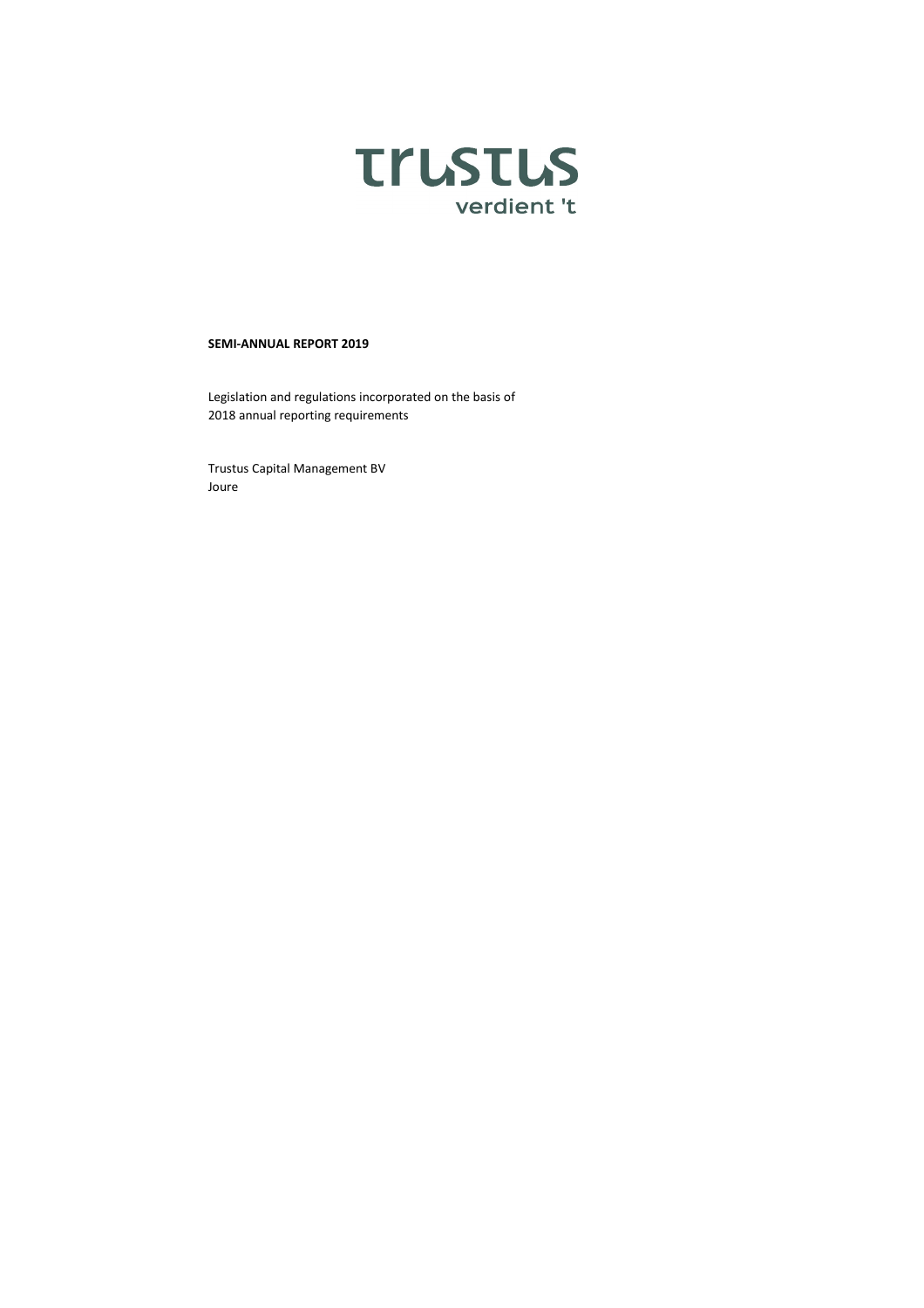| <b>INDEX</b>                                     | page |
|--------------------------------------------------|------|
|                                                  |      |
| Semi-annual report 2019                          |      |
| <b>Financial statements</b>                      | 3    |
| <b>Consolidated financial statements:</b>        | 4    |
|                                                  |      |
| - Consolidated balance sheet as at June 30, 2019 | 5    |
| - Consolidated profit and loss account           | 7    |
| - Consolidated cash flow statement               | 8    |
| - Notes to the consolidated financial statements | 9    |
| Other information                                | 14   |
|                                                  |      |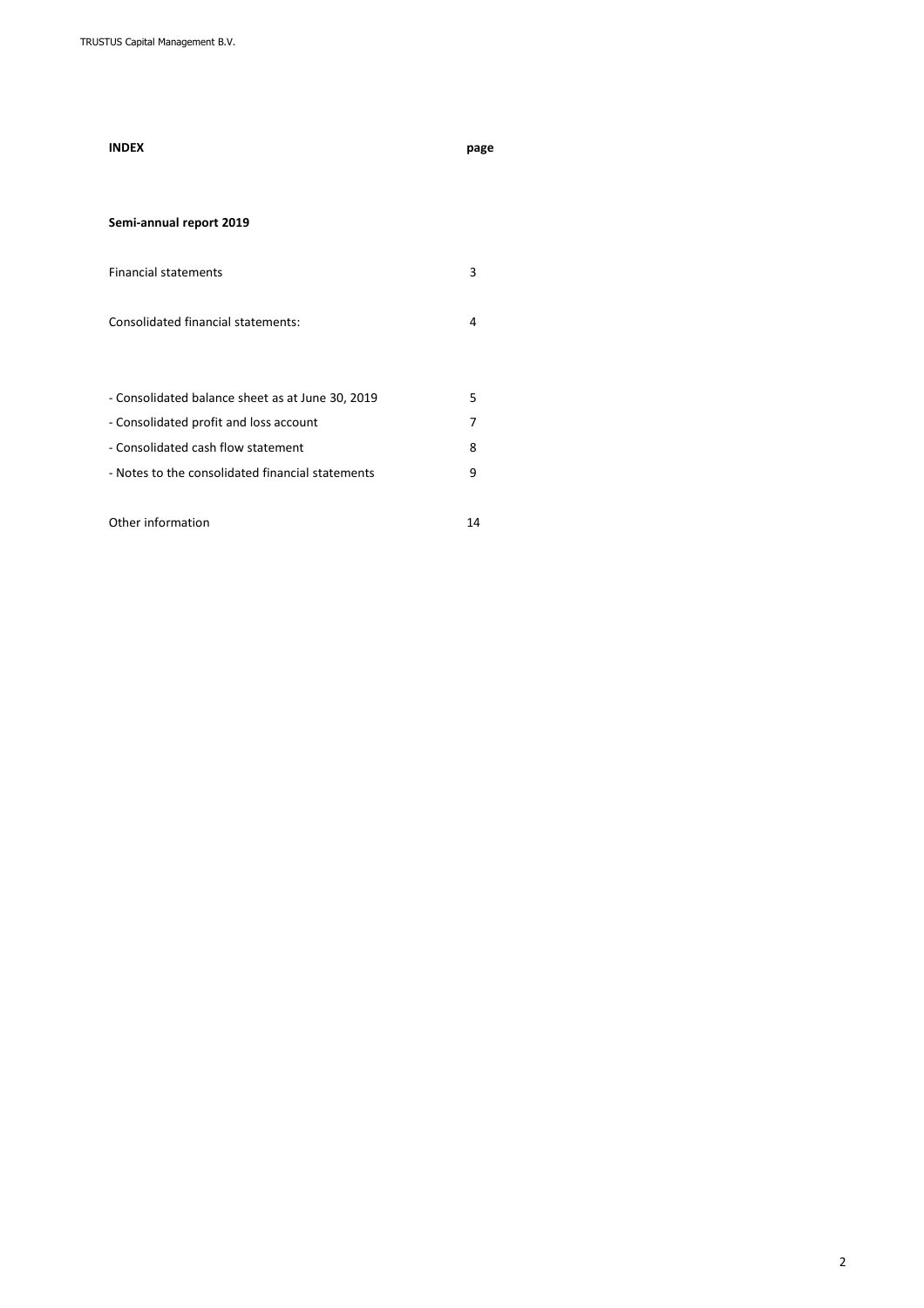# **FINANCIAL POSITION**

For the discussion of the financial position following is a condensed compilation of the balance sheet ratios.

| (amounts $x \in 1,000$ )                       | 30.06.19 |       |        | 31.12.18 |  |
|------------------------------------------------|----------|-------|--------|----------|--|
|                                                | €        | %     | €      | %        |  |
| <b>ASSETS</b>                                  |          |       |        |          |  |
| Intangible fixed assets                        | 567      | 17.3  | 605    | 16.0     |  |
| Tangible fixed assets                          | 687      | 21.0  | 708    | 18.8     |  |
| Financial fixed assets                         | 54       | 1.6   |        |          |  |
| Receivables, prepayments and<br>accrued income | 756      | 23.0  | 678    | 18.0     |  |
| <b>Securities</b>                              | 451      | 13.8  | 432    | 11.5     |  |
| Cash                                           | 764      | 23.3  | 1,347  | 35.7     |  |
|                                                |          |       |        |          |  |
|                                                | 3,279    | 100.0 | 3,770  | 100.0    |  |
|                                                | ======   |       |        |          |  |
| <b>LIABILITIES</b>                             |          |       |        |          |  |
| Group equity                                   | 2,967    | 90.5  | 3,309  | 87.8     |  |
| Current liabilities and accruals               | 312      | 9.5   | 461    | 12.2     |  |
|                                                |          |       | .      |          |  |
|                                                | 3,279    | 100.0 | 3,770  | 100.0    |  |
|                                                | ======   |       | =====: |          |  |

Assuming fixed assets should be financed with long-term liabilities as much as possible, the equity position can be made up as such:

| <b>EQUITY POSITION</b>        | 30.06.19   | 31.12.18 |
|-------------------------------|------------|----------|
| (amounts $x \in 1,000$ )      |            | €        |
|                               |            |          |
| Group equity                  | 2,967      | 3,309    |
| Less: Intangible fixed assets | 567        | 605      |
| Less: Tangible fixed assets   | 687        | 708      |
| Less: Financial fixed assets  | 54         |          |
|                               | ---------- | -------- |
| Working capital               | 1,659      | 1,996    |
|                               |            |          |

These amounts are also apparent from the following pattern:

| <b>LIQUIDITY POSITION</b>                   | 30.06.19   | 31.12.18  |
|---------------------------------------------|------------|-----------|
| (amounts $x \in 1,000$ )                    | €          | €         |
|                                             |            |           |
| Receivables, prepayments and accrued income | 756        | 678       |
| <b>Securities</b>                           | 451        | 432       |
| Cash                                        | 764        | 1,347     |
|                                             | ---------  | --------- |
|                                             | 1,971      | 2,457     |
| Less: Current liabilities and accruals      | 312        | 461       |
|                                             | ---------- | --------- |
| Working capital                             | 1,659      | 1,996     |
|                                             |            |           |

A decrease in working capital of approximately € 337,000 is derived from the above displayed pattern.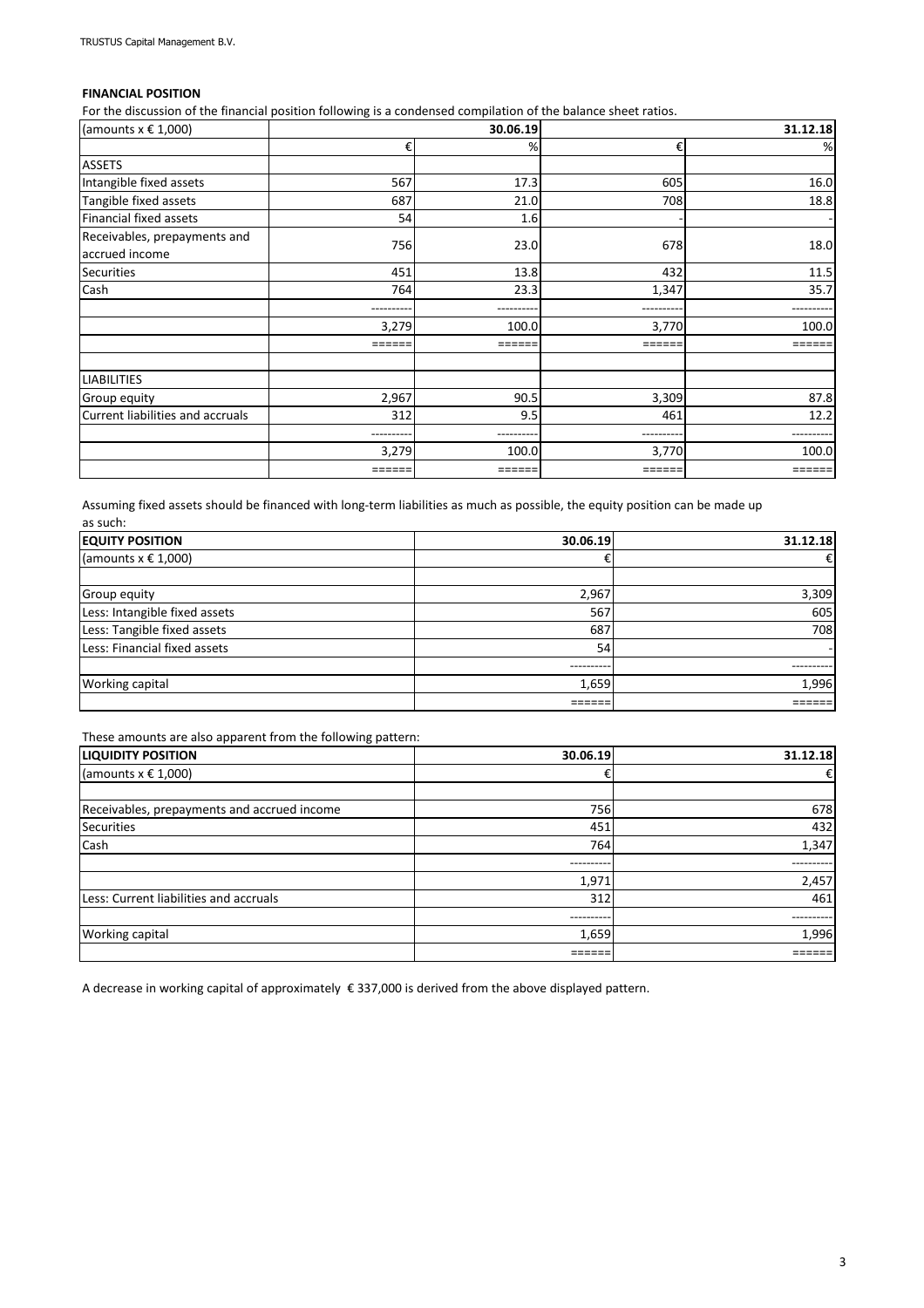Consolidated financial statements:

- Consolidated balance sheet
- Consolidated profit and loss account
- Consolidated cash flow statement
- Notes to the consolidated financial statements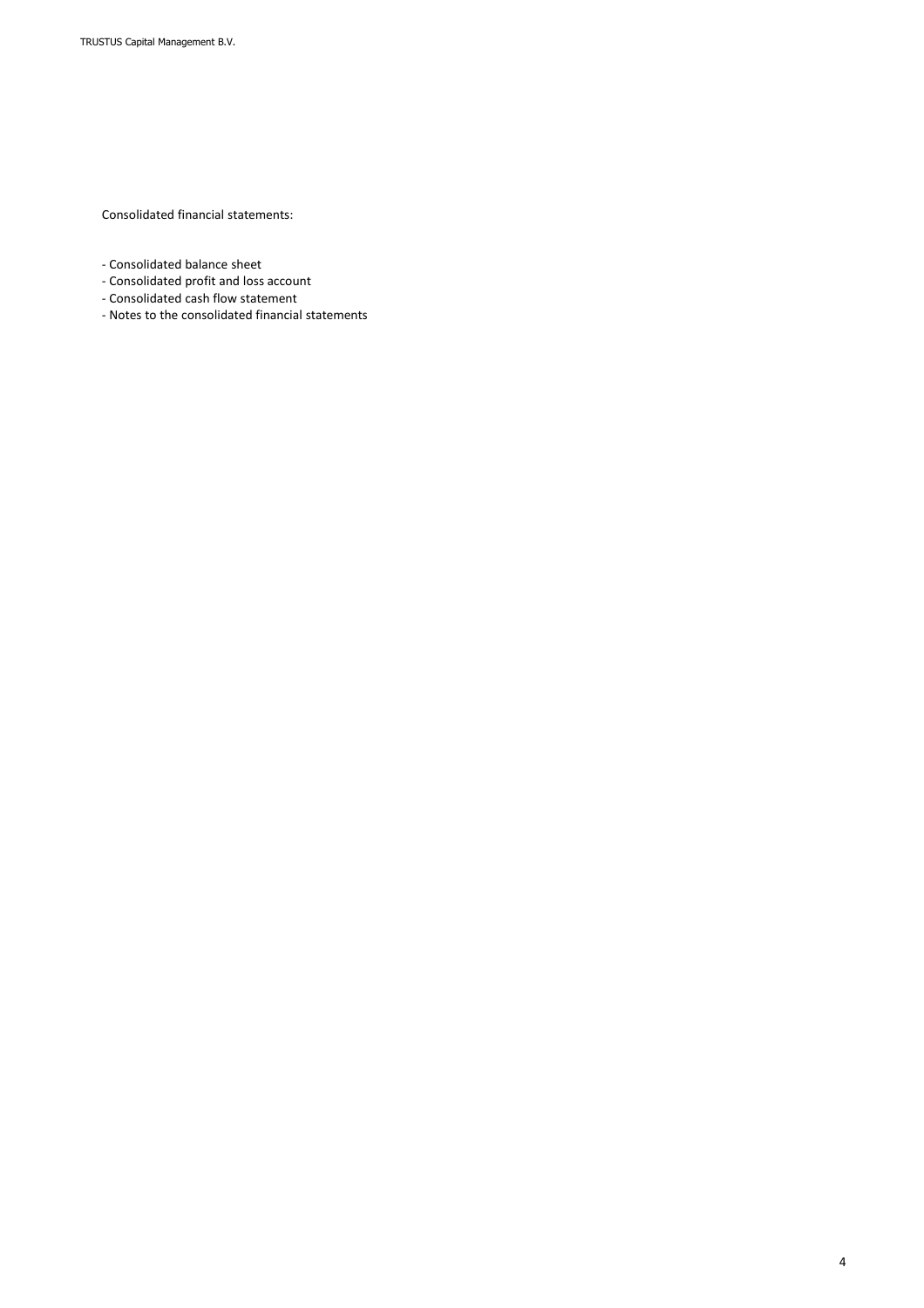# **CONSOLIDATED BALANCE SHEET**

(before appropriation of result)

| <b>ASSETS</b>                                     | Note | 30.06.19   |                       | 31.12.18    |           |
|---------------------------------------------------|------|------------|-----------------------|-------------|-----------|
|                                                   |      |            | €                     |             | €         |
|                                                   |      |            |                       |             |           |
| <b>Fixed assets</b>                               |      |            |                       |             |           |
|                                                   |      |            |                       |             |           |
| Intangible fixed assets                           | (1)  |            |                       |             |           |
| Goodwill VACM                                     |      |            | 566,959               |             | 604,693   |
| Tangible fixed assets                             | (2)  |            |                       |             |           |
| Land and buildings                                |      | 639,595    |                       | 654,107     |           |
| Other operating assets                            |      | 47,461     |                       | 54,404      |           |
|                                                   |      | ---------- | 687,056               | ----------- | 708,511   |
| <b>Financial fixed assets</b>                     |      |            |                       |             |           |
| <b>Staff loans</b>                                |      |            | 53,601                |             |           |
| <b>Current assets</b>                             |      |            |                       |             |           |
| Receivables, prepayments and accrued income       | (3)  |            |                       |             |           |
| Income tax receivable                             |      | 57,973     |                       | 63,613      |           |
| Other receivables, prepayments and accrued income |      | 698,013    |                       | 614,270     |           |
|                                                   |      |            |                       |             |           |
|                                                   |      |            | 755,986               |             | 677,883   |
| <b>Securities</b>                                 | (4)  |            | 450,575               |             | 431,515   |
|                                                   |      |            |                       |             |           |
| Cash                                              | (5)  |            | 764,411<br>---------- |             | 1,347,473 |
|                                                   |      |            | 3,278,588             |             | 3,770,075 |
|                                                   |      |            | $=$ =======           |             | ========  |

The numbers in brackets refer to the notes to the consolidated financial statements.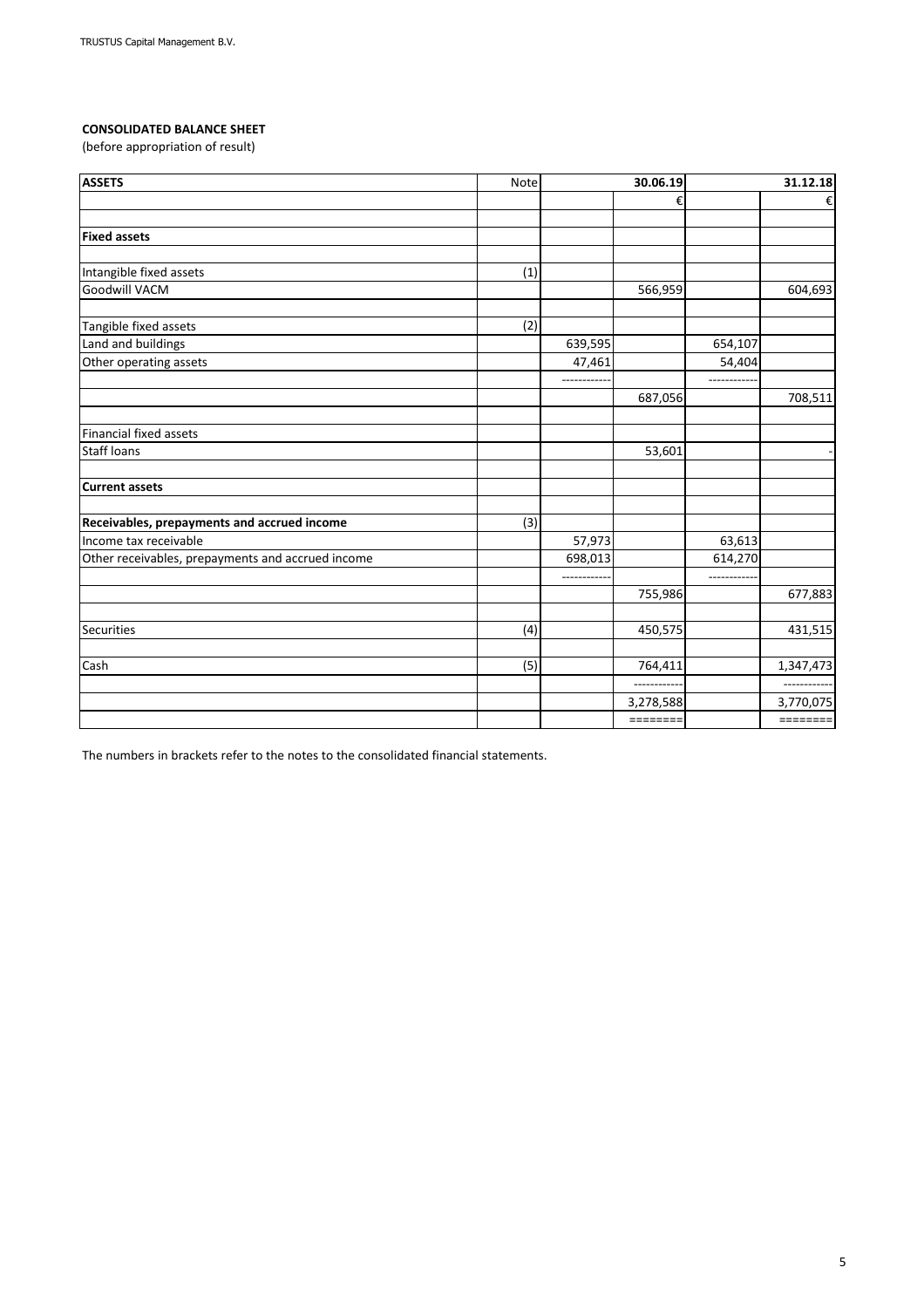| <b>EQUITY AND LIABILITIES</b>                                   | Note |           | 30.06.19  |             | 31.12.18  |  |
|-----------------------------------------------------------------|------|-----------|-----------|-------------|-----------|--|
|                                                                 |      |           | €         |             | €         |  |
| Capital and reserves attributable to equityholders of the group |      |           |           |             |           |  |
| Issued share capital                                            |      | 96,475    |           | 96,475      |           |  |
| Other reserves                                                  |      | 2,769,092 |           | 3,127,503   |           |  |
| Result for the year                                             |      | 83,993    |           | 53,175      |           |  |
|                                                                 |      |           | 2,949,560 |             | 3,277,153 |  |
| Minority interests                                              |      |           | 16,953    |             | 31,520    |  |
| <b>Group Equity</b>                                             |      |           | 2,966,513 |             | 3,308,673 |  |
| Current liabilities, accruals and deferred income               |      |           |           |             |           |  |
| Taxes and social security liabilities                           |      | 13,942    |           | 23,741      |           |  |
| Payable acquisition price                                       |      | 75,000    |           | 75,000      |           |  |
| Income tax payable/Current tax liability                        |      | 98,504    |           | 103,142     |           |  |
| Other liabilities and accruals                                  | (6)  | 124,629   |           | 259,519     |           |  |
|                                                                 |      |           | 312,075   | ----------- | 461,402   |  |
|                                                                 |      |           |           |             |           |  |
|                                                                 |      |           |           |             |           |  |
|                                                                 |      |           | 3,278,588 |             | 3,770,075 |  |
|                                                                 |      |           | ========  |             | ========  |  |

The numbers in brackets refer to the notes to the consolidated financial statements.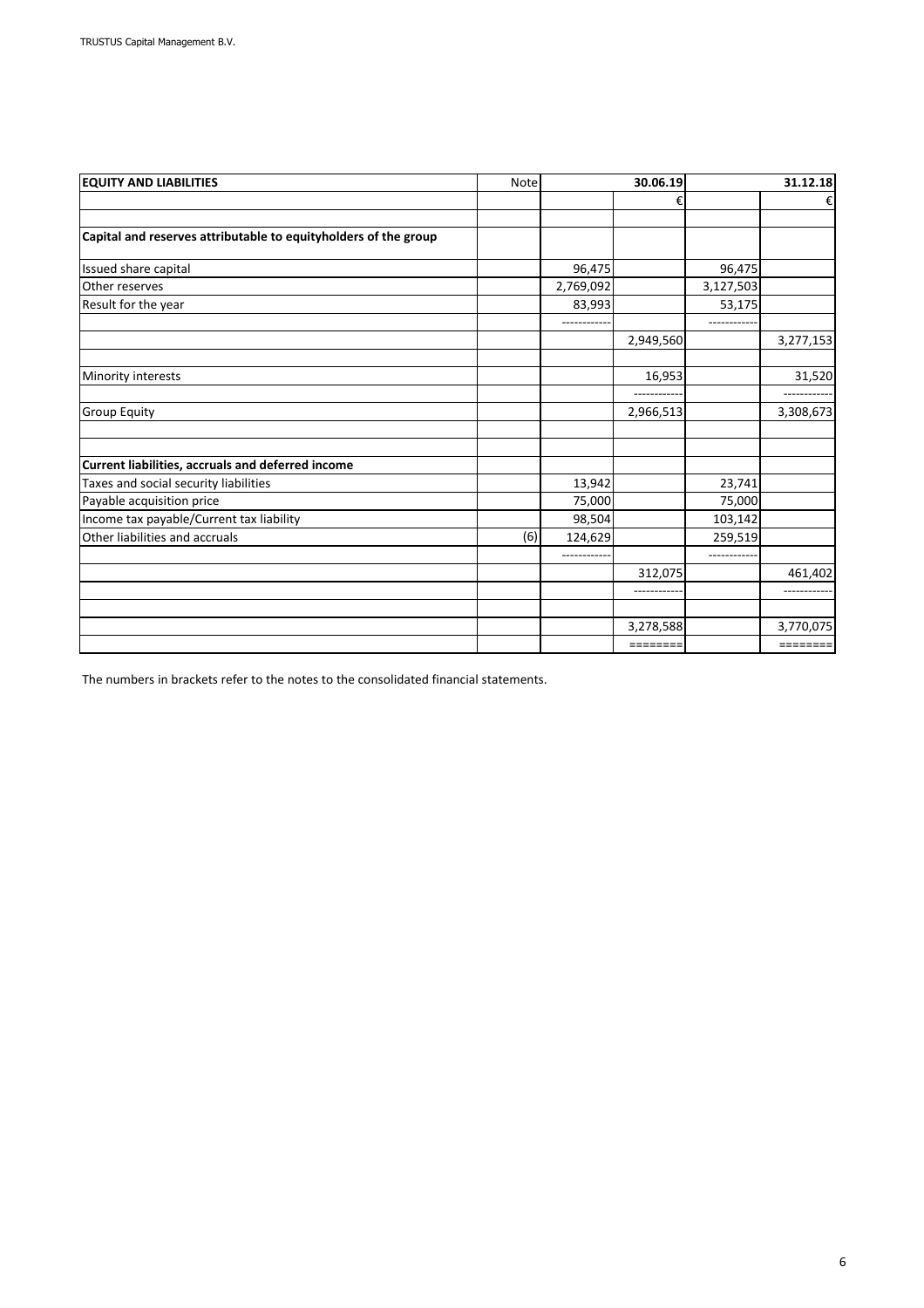# **CONSOLIDATED PROFIT AND LOSS ACCOUNT**

(for the period 1 January until and including 30 June)

|                                             | Note | 2019      |           | 2018       |           |
|---------------------------------------------|------|-----------|-----------|------------|-----------|
|                                             |      |           | €         |            | €         |
|                                             |      |           |           |            |           |
| <b>OPERATING INCOME</b>                     | (7)  |           | 1,524,205 |            | 1,509,619 |
|                                             |      |           |           |            |           |
| Wages, salaries and social security charges | (8)  | 1,038,947 |           | 1,063,969  |           |
| Depreciation of intangible fixed assets     |      | 37,734    |           | 6,989      |           |
| Depreciation of tangible fixed assets       |      | 24,614    |           | 30,192     |           |
| Other operating expenses                    | (9)  | 319,298   |           | 333,945    |           |
|                                             |      |           |           | -------    |           |
| TOTAL OPERATING EXPENSES                    |      |           | 1,420,593 |            | 1,435,095 |
|                                             |      |           |           |            |           |
| <b>OPERATING RESULT</b>                     |      |           | 103,612   |            | 74,524    |
|                                             |      |           |           |            |           |
| Income from securities                      |      | 12,504    |           | 12,512     |           |
| Changes in value of securities              | (10) | 8,872     |           | $-3,763$   |           |
| Interest and similar income                 |      | 276       |           | 580        |           |
| Interest expense and similar charges        |      |           |           |            |           |
|                                             |      |           |           | ---------- |           |
| <b>RESULT FROM FINANCIAL TRANSACTIONS</b>   |      |           | 21,652    |            | 9,329     |
|                                             |      |           |           |            |           |
|                                             |      |           |           |            |           |
| Result of activities before tax             |      |           | 125,264   |            | 83,853    |
|                                             |      |           |           |            |           |
| Tax on result of activities                 | (11) |           | $-30,675$ |            | $-16,569$ |
|                                             |      |           |           |            |           |
| Consolidated result after tax               |      |           | 94,589    |            | 67,284    |
|                                             |      |           |           |            |           |
| Minority interests in the results           |      |           | $-10,596$ |            | $-15,850$ |
|                                             |      |           |           |            |           |
|                                             |      |           | 83,993    |            | 51,434    |
|                                             |      |           | ========  |            | ========  |

The numbers in brackets refer to the notes to the consolidated financial statements.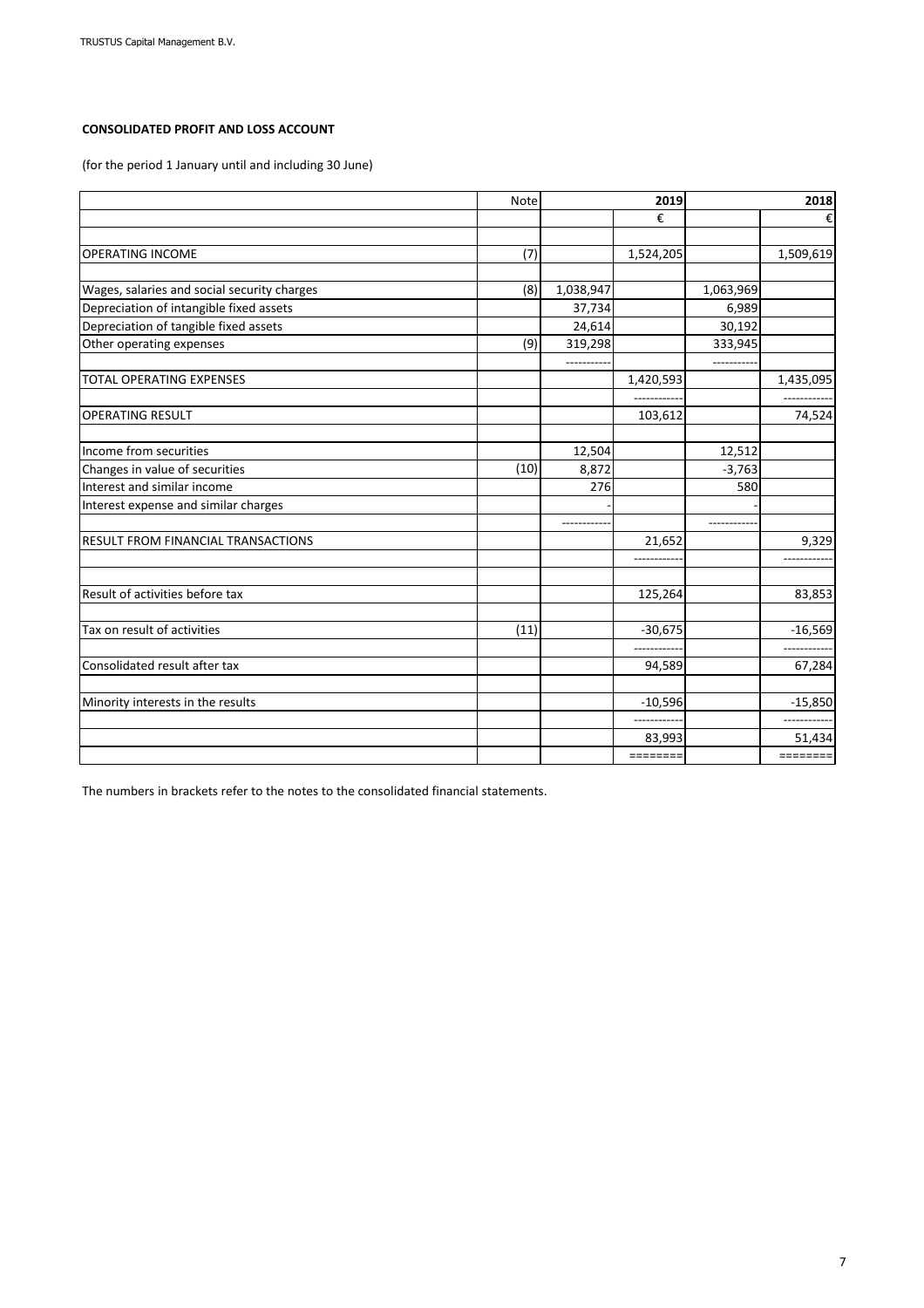## **CONSOLIDATED CASH FLOW STATEMENT**

(according to the indirect method, for the period 1 January until and including 30 June)

| (according to the indirect method)<br>2019        |             | 2018                    |            |            |
|---------------------------------------------------|-------------|-------------------------|------------|------------|
|                                                   |             | €                       |            |            |
|                                                   |             |                         |            |            |
| Operating result                                  |             | 103,612                 |            | 74,524     |
| Adjustments for:                                  |             |                         |            |            |
| Depreciation                                      | 62,348      |                         | 37,181     |            |
|                                                   |             |                         |            |            |
|                                                   |             | 62,348                  |            | 37,181     |
| Changes in working capital:                       |             |                         |            |            |
| . movements operating accounts receivable         | $-83,756$   |                         | 31,258     |            |
| . movements operating accounts payable            | $-142,959$  |                         | $-105,000$ |            |
| . Adjustments at acquisition VACM                 |             |                         | 170,343    |            |
|                                                   | ----------- |                         |            |            |
|                                                   |             | $-226,715$              |            | 96,601     |
|                                                   |             |                         |            |            |
| Cash flow from business activities                |             | $-60,755$               |            | 208,306    |
|                                                   |             |                         |            |            |
| Interest received                                 | 289         |                         | 586        |            |
| Dividends received                                | 12,504      |                         | 47,243     |            |
| Corporate income tax paid on operating activities | $-31,403$   |                         | $-76,487$  |            |
|                                                   |             |                         | $---$      |            |
|                                                   |             | $-18,610$<br>---------  |            | $-28,658$  |
|                                                   |             | $-79,365$               |            |            |
| Cash flow from operating activities               |             |                         |            | 179,648    |
| Investments in tangible fixed assets              | $-3,159$    |                         | $-9,944$   |            |
| Disposals in tangible fixed assets                |             |                         | 1,316      |            |
| Investment in financial fixed assets              | $-60,500$   |                         |            |            |
| Disposals in financial fixed assets               | 6,899       |                         |            |            |
| Investments in Group companies                    |             |                         | -449,991   |            |
| Investment in securities                          | $-10,403$   |                         | $-40,217$  |            |
| Disposals of securities                           | 215         |                         |            |            |
|                                                   |             |                         |            |            |
| Cash flow from investment activities              |             | $-66,948$               |            | -498,836   |
|                                                   |             |                         |            |            |
| Purchase own shares                               | $-418,366$  |                         |            |            |
| Sell own shares                                   | 59,955      |                         |            |            |
| Interest paid                                     |             |                         |            |            |
| Dividends paid                                    | $-78,338$   |                         | $-255,337$ |            |
|                                                   |             |                         |            |            |
| Cash flow from financing activities               |             | $-436,749$              |            | $-255,337$ |
|                                                   |             | ---------               |            | ---------  |
| Movements in cash and cash equivalents            |             | $-583,062$              |            | $-574,525$ |
|                                                   |             | $=$ $=$ $=$ $=$ $=$ $=$ |            | $======$   |
|                                                   |             |                         |            |            |
| Cash and cash equivalents as at January 1st       |             | 1,347,473<br>764,411    |            | 1,776,838  |
| Cash and cash equivalents as at June 30           |             |                         |            | 1,202,313  |
| Movements in cash and cash equivalents            |             |                         |            | $-574,525$ |
|                                                   |             | $-583,062$              |            |            |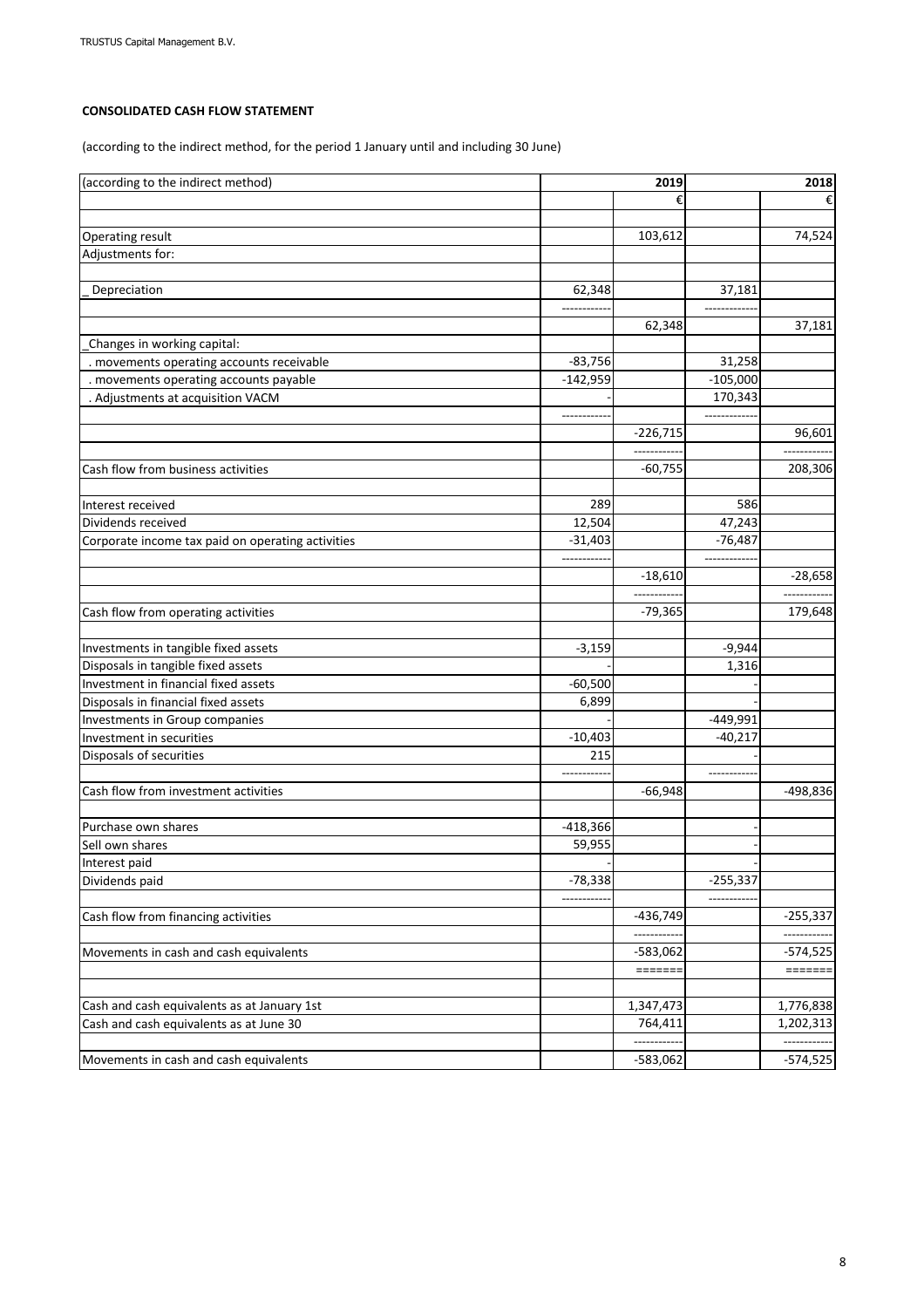### NOTES TO THE CONSOLIDATED FINANCIAL STATEMENTS

#### GENERAL

### **Activities**

The objectives of the Company are:

- performing services as an investment institution and other financial services, including advising and mediating in connection with security transactions, financing and (commodity) futures transactions;
- asset management, including acting as manager of investment institutions;
- participating in, financing and managing companies, businesses and other enterprises, borrowing money either publicly or privately by means of issuing bonds or other financial instruments and, in general, effecting financial transactions, giving warranties and providing services in the field of trade and finance, buying and selling claims, acquiring, having, alienating or otherwise acting with regard to all types of participations and stakes in other companies, businesses and other enterprises.

All work that may promote attainment of the objectives stated above is deemed to fall within the objectives of the Company.

### **Group structure**

TRUSTUS Capital Management BV, located at Sewei 2 in Joure is the head of a group of legal entities. The company is registered in the chamber of commerce under number 01054956. A summary of the information required under Articles 2:379 and 2:414 of the Dutch Civil Code is given below:

| Consolidated companies:              |                                 |                                        |
|--------------------------------------|---------------------------------|----------------------------------------|
| Name                                 | Registered Office               | Percentage of shares of issued capital |
| IntFin Services BV                   | 8501 SP Joure, Sewei 2          | 100.00%                                |
| Van Amstberg Capital Management B.V. | 1213 XK Hilversum, Sophialaan 1 | 79.33%                                 |

GENERAL ACCOUNTING PRINCIPLES FOR THE PREPARATION OF THE CONSOLIDATED FINANCIAL STATEMENTS

#### **Principals of valuation**

The principles of valuation of assets and liabilities and for determination of result are unchanged and therefore apply to the reproduction of the annual report of 2018 of TRUSTUS Capital Management B.V.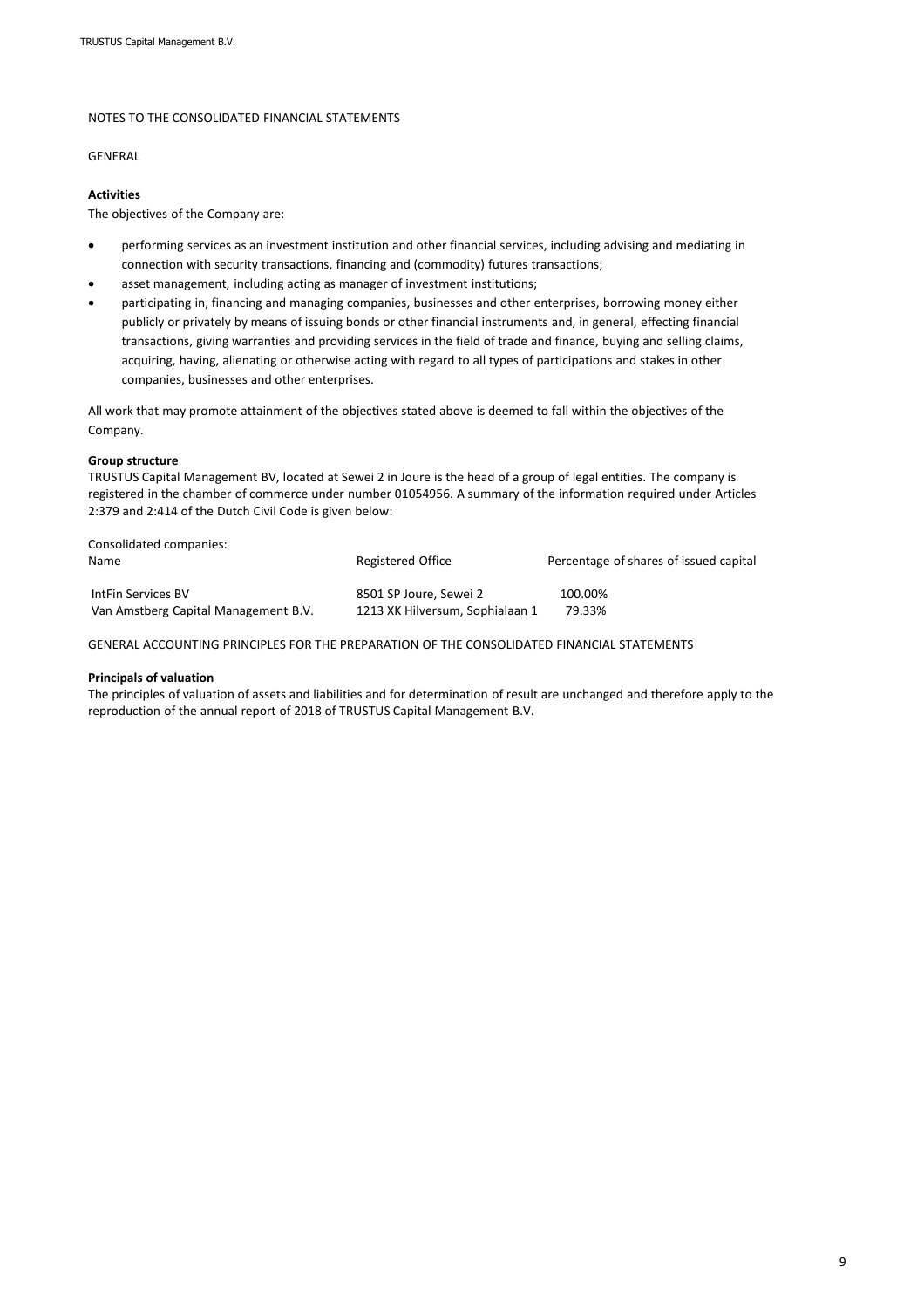## **NOTES TO THE SPECIFIC ITEMS OF THE CONSOLIDATED BALANCE SHEET**

| Intangible fixed assets (1) |           |
|-----------------------------|-----------|
|                             |           |
| Balance at January 1, 2019  | 604,693   |
| Amortisation of goodwill    | $-37,734$ |
|                             |           |
| Balance as at June 30, 2019 | 566,959   |
|                             |           |

The goodwill is amortised in 10 years.

| Tangible fixed assets (2)               | <b>Land and buildings</b> | <b>Other assets</b> | <b>Total</b>                                                     |
|-----------------------------------------|---------------------------|---------------------|------------------------------------------------------------------|
|                                         | €                         | €                   | €                                                                |
| Acquisition cost as at January 1,       |                           |                     |                                                                  |
| 2019                                    | 1,341,654                 | 1,212,063           | 2,553,717                                                        |
| Cumulative depreciation in value        |                           |                     |                                                                  |
| as at January 1, 2019                   | 687,547                   | 1,157,659           | 1,845,206                                                        |
| Carrying amount as at January 1,        |                           |                     |                                                                  |
| 2019                                    | 654,107                   | 54,404              | 708,511                                                          |
| Investments                             |                           | 3,159               | 3,159                                                            |
| Carrying amount of disposals            |                           |                     |                                                                  |
|                                         |                           |                     |                                                                  |
|                                         | 654,107                   | 57,563              | 711,670                                                          |
| Depreciation                            | 14,512                    | 10,102              | 24,614                                                           |
|                                         |                           |                     |                                                                  |
| Carrying amount as at June 30,          |                           |                     |                                                                  |
| 2019                                    | 639,595                   | 47,461              | 687,056                                                          |
|                                         | =======                   | =======             | =======                                                          |
| The book value can be split as          |                           |                     |                                                                  |
| follows:                                |                           |                     |                                                                  |
| Acquisition cost as at June 30,<br>2019 | 1,341,654                 | 1,215,222           | 2,556,876                                                        |
| Cumulative depreciation as at           |                           |                     |                                                                  |
| June 30, 2019                           | 702,059                   | 1,167,761           | 1,869,820                                                        |
|                                         |                           |                     |                                                                  |
| Carrying amount as at June 30,          |                           |                     |                                                                  |
| 2019                                    | 639,595                   | 47,461              | 687,056                                                          |
|                                         | =======                   | $=======$           | $\qquad \qquad \equiv \equiv \equiv \equiv \equiv \equiv \equiv$ |

On investments in 2019 a proportional depreciation took place.

The annual depreciation rate for buildings is 3%; Land is not depreciated.

Other assets: inventory, transport, hardware and software are depreciated at 20%.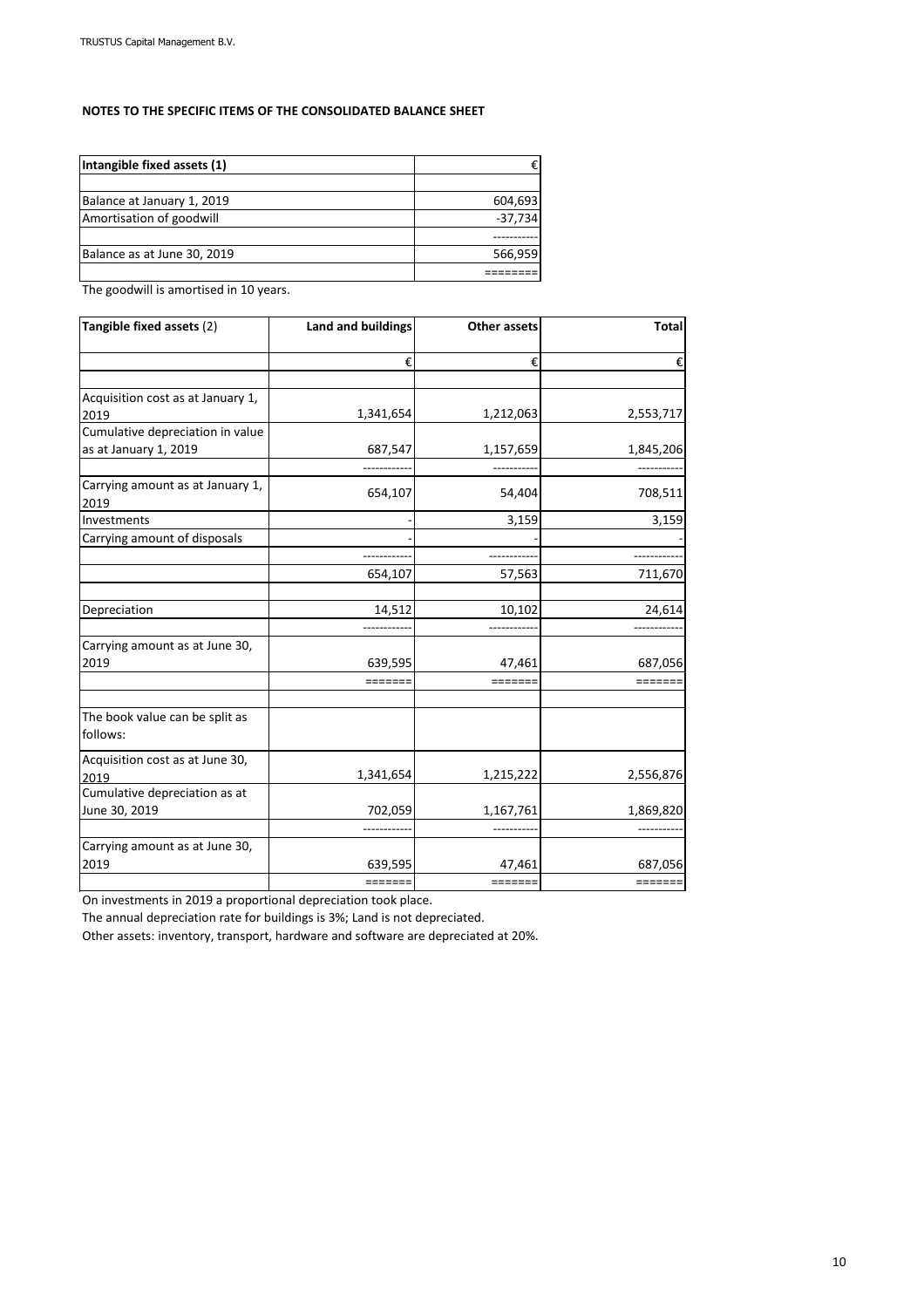| Receivables, prepayments and accrued income (3)   | 30.06.19 | 31.12.18 |
|---------------------------------------------------|----------|----------|
|                                                   | €        | €        |
|                                                   |          |          |
| Management fees                                   | 578,419  | 535,154  |
| Service fee                                       | 5,590    | 5,350    |
| Other receivables, prepayments and accrued income | 114,004  | 73,766   |
|                                                   |          |          |
|                                                   |          |          |
|                                                   | 698,013  | 614,270  |
|                                                   |          |          |

Other receivables and prepayments have a remaining maturity of less than one year.

| Securities (4)                           | 30.06.19    | 31.12.18   |
|------------------------------------------|-------------|------------|
|                                          |             | €          |
|                                          |             |            |
| Securities, quoted on the stock exchange | 450,575     | 431,515    |
|                                          | ----------- | ---------- |
|                                          | 450,575     | 431,515    |
|                                          |             |            |

Securities are highly liquid and can be disposed of instantly.

### **Cash and cash equivalents** (5)

Total cash and cash equivalents are freely available to the group.

#### **Shareholders' equity**

The issued share capital of the company amounts to € 450,000, divided into 450,000 ordinary shares. The total number of issued shares is 96,475.

A summary of the movements in the Shareholder's equity is given below:

|                                                   | <b>Issued share capital</b> | <b>Other reserves</b> | <b>Retained earnings</b>    |
|---------------------------------------------------|-----------------------------|-----------------------|-----------------------------|
|                                                   |                             |                       |                             |
|                                                   | €                           | €                     | €                           |
|                                                   |                             |                       |                             |
| Balance at January 1, 2018                        | 96,475                      | 2,934,740             | 255,337                     |
| Distributed profits prior financial years         |                             |                       |                             |
| Dividend paid out 2017 shareholders Trustus Joure |                             |                       | $-255,337$                  |
| Purchase own shares                               |                             |                       |                             |
| Sell own shares                                   |                             | 97,392                |                             |
| Results for January to June 2018                  |                             |                       | 51,434                      |
|                                                   |                             |                       |                             |
| Balance as at June 30, 2018                       | 96,475                      | 3,032,132             | 51,434                      |
|                                                   | ========                    | =======               | $=$ $=$ $=$ $=$ $=$ $=$ $=$ |
|                                                   |                             |                       |                             |
| Balance at July 1, 2018                           | 96,475                      | 3,032,132             | 51,434                      |
| Purchase own shares                               |                             |                       |                             |
| Sell own shares                                   |                             | 95,371                |                             |
| Results for July to December 2018                 |                             |                       | 1,741                       |
|                                                   |                             |                       |                             |
| Balance as at December 31, 2018                   | 96,475                      | 3,127,503             | 53,175                      |
|                                                   | ========                    | =======               |                             |
|                                                   |                             |                       |                             |
| Balance at January 1, 2019                        | 96,475                      | 3,127,503             | 53,175                      |
| Distributed profits prior financial years         |                             |                       |                             |
| Dividend paid out 2018 shareholders Trustus Joure |                             |                       | $-53,175$                   |
| Purchase own shares                               |                             | $-418,366$            |                             |
| Sell own shares                                   |                             | 59,955                |                             |
| Results 2019                                      |                             |                       | 83,993                      |
|                                                   |                             |                       |                             |
| Balance as at June 30, 2019                       | 96,475                      | 2,769,092             | 83,993                      |
|                                                   | ========                    | ========              | $=$ =======                 |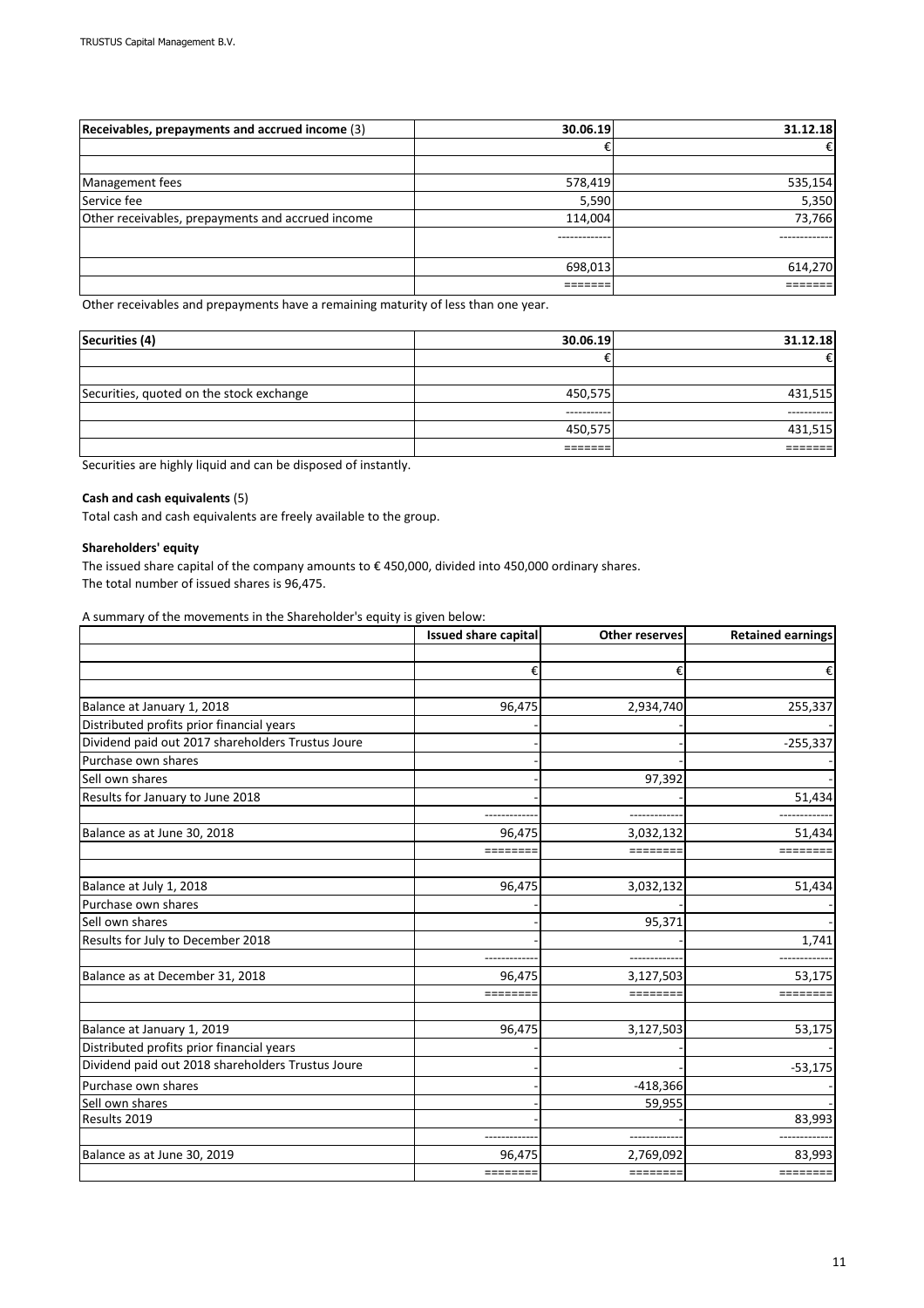| Current liabilities, acrruals and deferred income (6) | 30.06.19   | 31.12.18 |
|-------------------------------------------------------|------------|----------|
|                                                       |            | €        |
|                                                       |            |          |
| Holiday, 13th month bonus and benefits                | 64,793     | 163,095  |
| Audit, consulting and legal fees                      | 23,127     | 49,650   |
| Other liabilities, accruals and deferred income       | 36,709     | 46,774   |
|                                                       | ---------- |          |
|                                                       | 124,629    | 259,519  |
|                                                       |            |          |

The other payables and accrued liabilities have a remaining maturity of less than one year.

## **NOTES TO THE SPECIFIC ITEMS OF THE CONSOLIDATED PROFIT AND LOSS ACCOUNT**

(for the period 1 January until and including 30 June)

| <b>Operation income</b> (7) | 2019         | 2018         |
|-----------------------------|--------------|--------------|
|                             | €            | €            |
|                             |              |              |
| Management fee              | 1,414,644    | 1,431,408    |
| Performance fee             | 32,259       | 1,591        |
| Administration fee          | 21,307       | 20,950       |
| Service fee                 | 11,086       | 12,520       |
| Other income                | 44,909       | 43,150       |
|                             | ------------ | ------------ |
|                             | 1,524,205    | 1,509,619    |
|                             |              |              |

| Wages, salaries and social security charges (8) | 2019      | 2018      |
|-------------------------------------------------|-----------|-----------|
|                                                 |           | €         |
|                                                 |           |           |
| <b>Wages and salaries</b>                       | 793,309   | 820,046   |
| Social security costs                           | 108,068   | 104,056   |
| Pension costs                                   | 100,084   | 93,359    |
| Other personnel costs                           | 37,486    | 46,508    |
|                                                 |           |           |
|                                                 | 1,038,947 | 1,063,969 |
|                                                 |           |           |

| Other operating expenses (9) | 2019    | 2018    |
|------------------------------|---------|---------|
|                              | €       |         |
|                              |         |         |
| Car costs                    | 37,423  | 36,627  |
| Marketing expenses           | 25,380  | 25,157  |
| <b>Housing costs</b>         | 39,531  | 37,187  |
| Information costs            | 67,706  | 59,565  |
| Office expenses              | 11,637  | 10,601  |
| Fees audit firm              | 31,381  | 21,755  |
| Consulting and legal fees    | 42,750  | 47,640  |
| General expenses             | 63,490  | 95,413  |
|                              |         |         |
|                              | 319,298 | 333,945 |
|                              |         |         |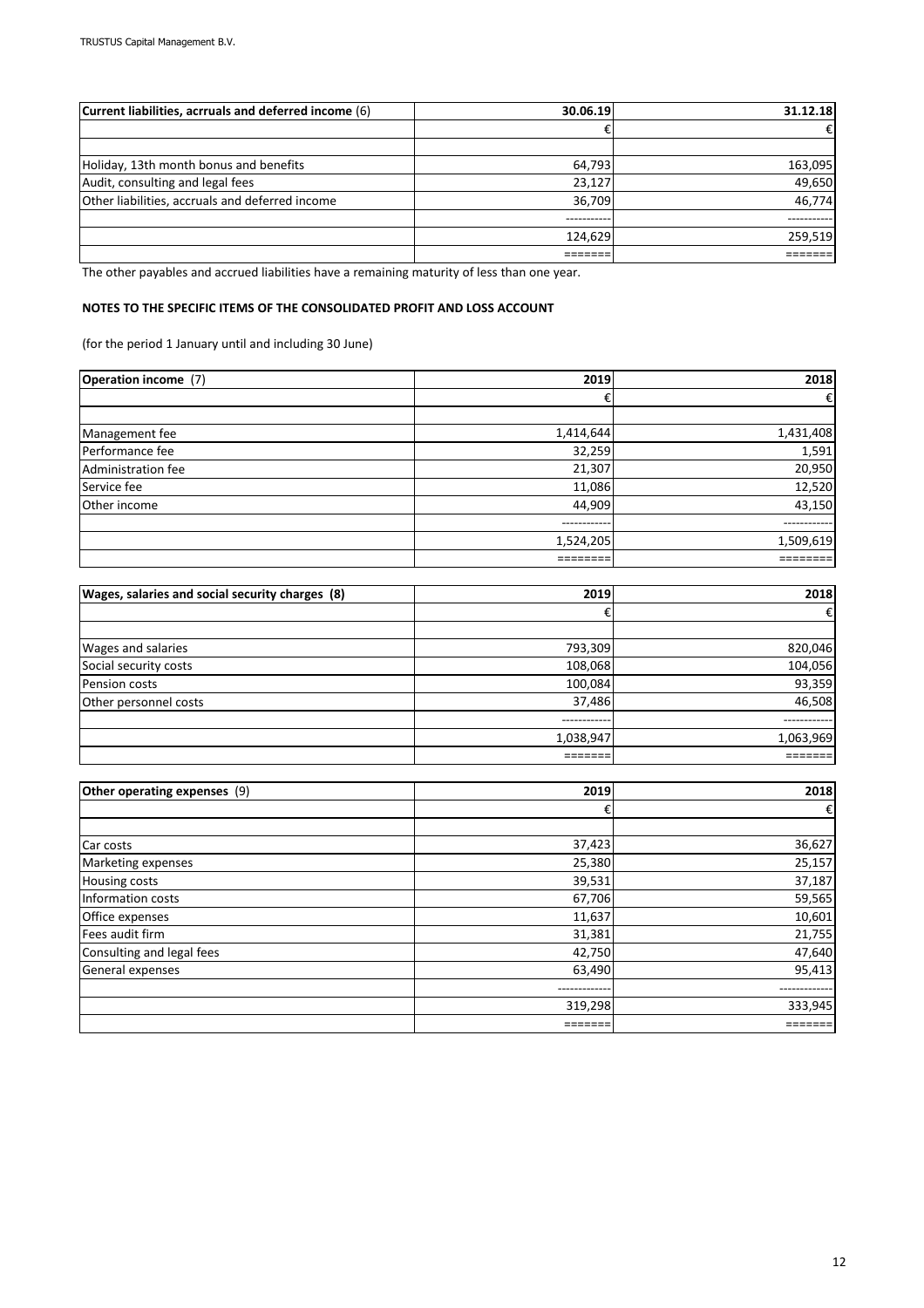(for the period 1 January until and including 30 June)

| <b>Revaluation of the securities</b> | 2019        | 2018        |
|--------------------------------------|-------------|-------------|
| presented as current assets (10)     |             |             |
|                                      |             |             |
| Realised                             | $-6,250$    |             |
| Unrealised                           | 15,122      | $-3,763$    |
|                                      | ----------- | ----------- |
|                                      | 8,872       | $-3,763$    |

| Tax on result of activities (11)                            | €        |
|-------------------------------------------------------------|----------|
|                                                             |          |
| The calculation of the taxable amount of tax is as follows: |          |
| Result according to the profit and loss account             | 125,264  |
| Less: Investment: 28% of €3,315                             | $-885$   |
| Less: Fiscal higher depreciation buildings                  | $-1,481$ |
| In: Amortisation of goodwill                                | 37,734   |
| In: Reduced deductible costs                                | 815      |
|                                                             |          |
| Taxable amount                                              | 161,447  |
|                                                             |          |
| Corporate income tax payable:                               |          |
| 19.00 % of € 161,447                                        | 30,675   |
|                                                             |          |
|                                                             | 30,675   |
|                                                             | ====     |

## **Signing of the financial statements**

Joure, August 23, 2019

Management Board: Supervisory Board: W.Y. Riemersma<br>
S. Wijma R.J.F. Visschedijk Mantinga